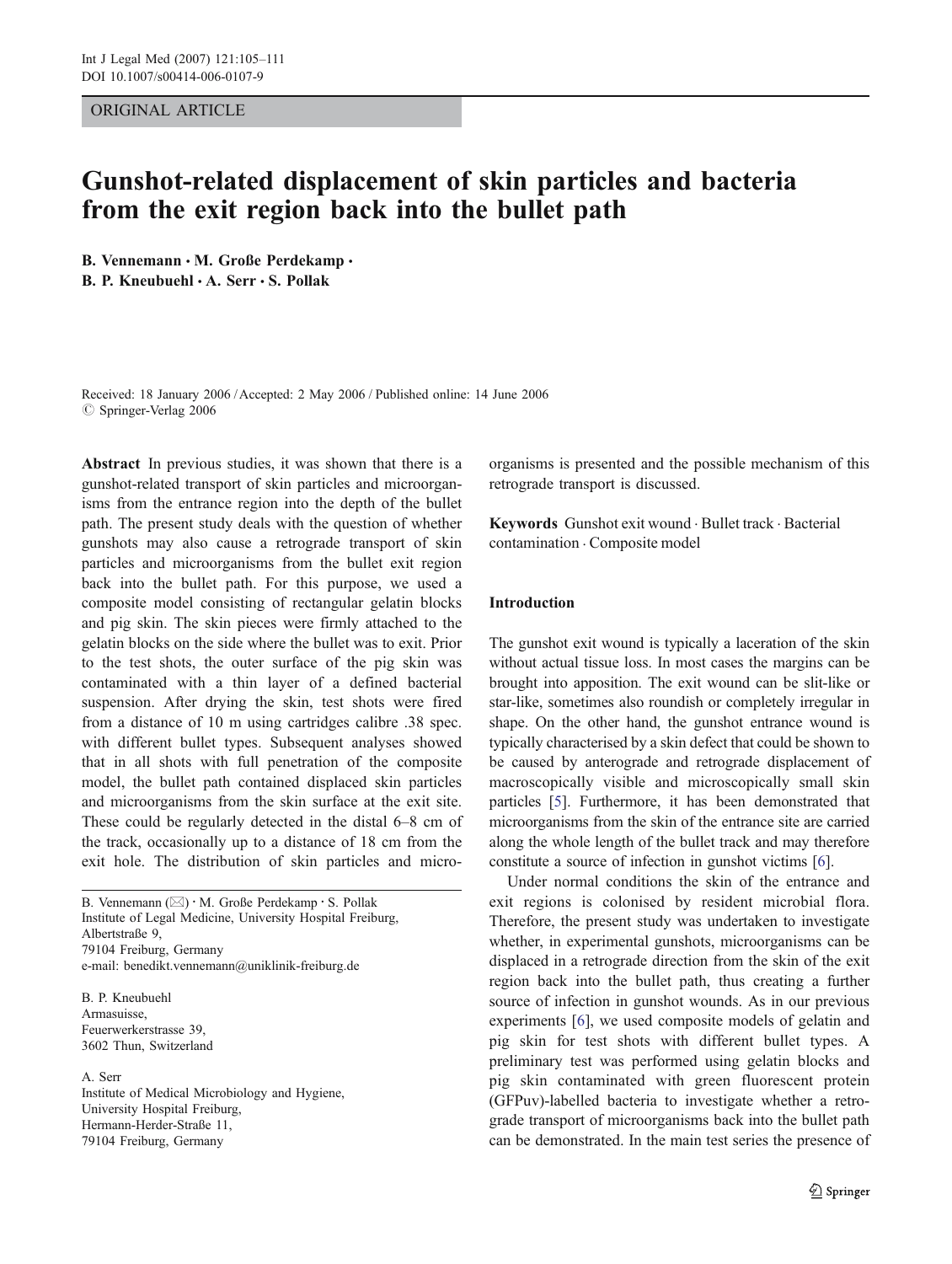<span id="page-1-0"></span>macroscopically visible skin particles and the topographical distribution of microorganisms within the wound track were investigated using Staphylococcus epidermidis to contaminate the pig skin of the exit region.

# Materials and methods

# Experimental set-up

For the composite models, gelatin blocks measuring  $26 \times 12 \times 12$  cm were prepared as previously described [[5,](#page-5-0) [10](#page-6-0)]. For each test shot, a piece of skin (25×10 cm in size) from the belly region of slaughtered pigs was pre-treated as described and firmly attached to the gunshot exit site on the back of a gelatin block. For this purpose, the pig skin was fixed in a wooden rack. Then the gelatin block was placed in front of it and firmly pressed against the fixed pig skin (Fig. 1b). The test shots were fired at the gelatin side of the 26-cm-long composite model.

Preliminary test with green fluorescent protein (GFPuv)-labelled Escherichia coli

One piece of pig skin was disinfected prior to firing the shot, then air-dried and covered with 1 ml of a bacterial suspension of recombinant Escherichia coli DH5α K12  $[10^8$  colony forming units (CFU)/ml], which constitutively expressed GFPuv after transformation with the respective plasmid. After air-drying the skin specimen again, it was attached to the bullet exit side of a rectangular gelatin block as described above.

The test shot was fired from a revolver (six-shot doubleaction revolver; Smith & Wesson, Springfield, MA, USA; model 14-1; calibre .38 spec.) from a distance of 5 m using a round-nose lead bullet cartridge (Hirtenberger, Hirtenberg, Austria). The inside of the barrel, the cartridge chamber and the cartridge surface were disinfected before firing the shot.

After the shot, the gelatin block was laminated in 1-cmthick layers under sterile conditions, and the area of the



Fig. 1 Schematic illustration of the experimental studies: a disinfected blue-coloured skin from a pig is wetted with a defined bacterial suspension; b shots are fired into the composite model of gelatin and skin from the gelatin side; c after firing the shot, the gelatin block is

laminated in 1-cm-thick layers; d the sections with the bullet track are examined for skin particles visible to the naked eye, then cut out, liquefied and spread on culture media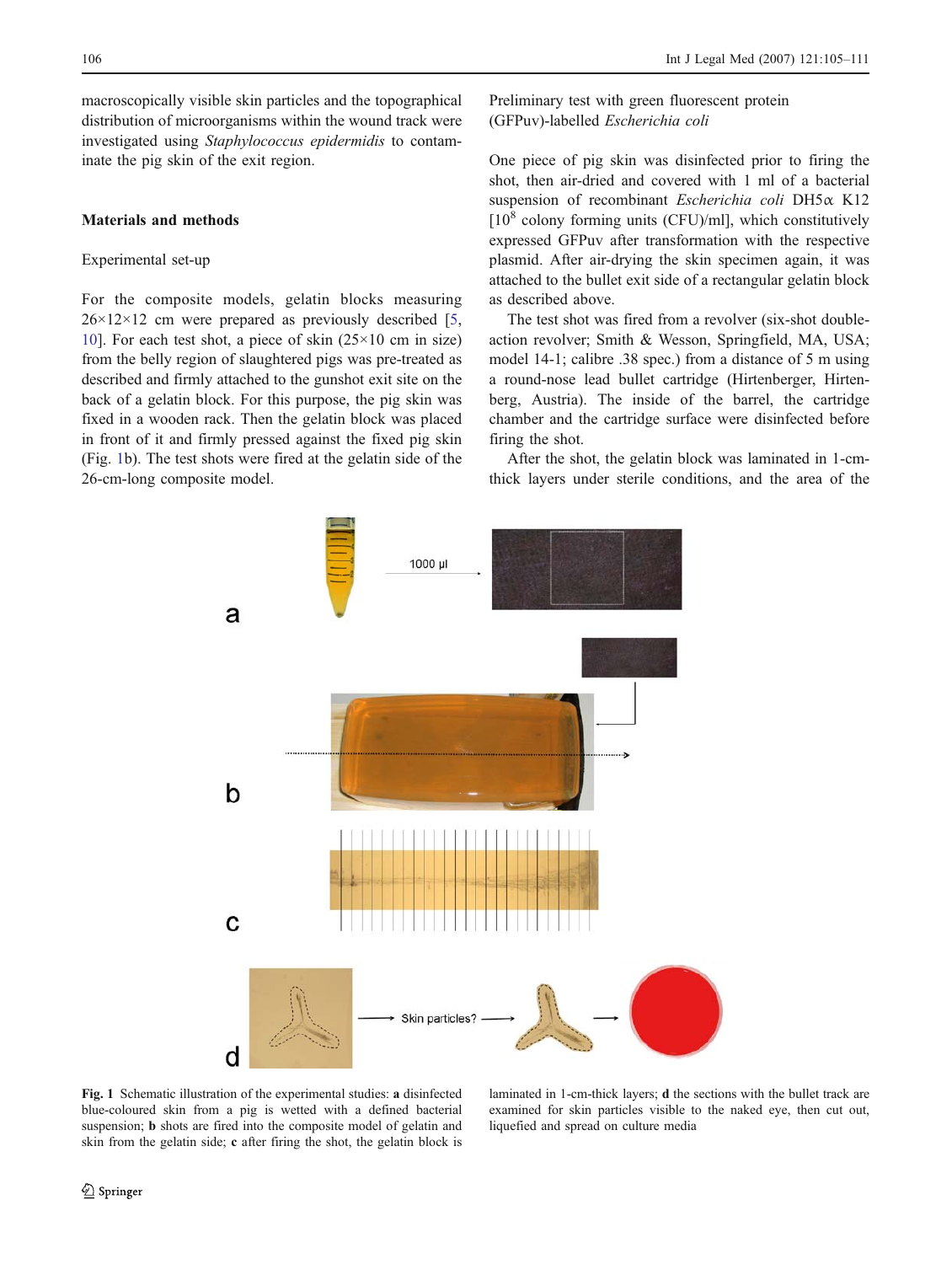bullet track was cut out of each gelatin slice. The excised gelatin pieces had a volume of approximately 500 μl. They were liquefied at 37°C, then spread on Luria-Bertani (LB) agar with 100 mg/l ampicillin and incubated at  $36\pm1^{\circ}$ C. After 24 and 48 h, the culture media were examined for bacterial growth, and smears of bacterial colonies were investigated by fluorescence microscopy.

### Main test series with Staphylococcus epidermidis

Nine pieces of pig skin, each measuring  $25 \times 10$  cm, were stained in a haematoxylin bath, dried and disinfected as described in a previous study [[6\]](#page-5-0). Directly before the test shots, 1 ml of a bacterial suspension (S. epidermidis, DSM 1798,  $10^8$  CFU/ml) was applied to the skin surface (Fig. [1](#page-1-0)a). The pieces of skin were air-dried and attached to the back of the gelatin blocks.

For firing the shots, a calibre .38 spec. mount and different cartridges were used, where the surface had been disinfected with alcohol (Table 1). After lamination of the gelatin blocks, each layer was examined for the presence of macroscopically visible blue-coloured pig skin particles (Fig. [1](#page-1-0)c). Then, the central area containing the bullet track was cut out of each gelatin layer and processed using Columbia blood agar as culture medium (Fig. [1](#page-1-0)d). After an incubation time of 24 h, the bacterial colonies were counted and representative colonies from each block were subcultured onto Columbia blood agar and subsequently classified as previously described [\[6](#page-5-0)]. After 48 h the Columbia blood agar plates were inspected again for bacterial growth.

As a negative control, one shot was fired into a composite model with uncontaminated pig skin on the exit side. The bullet track was subsequently processed in an identical manner. As further negative controls, gelatin specimens were taken from areas far away from the bullet tracks in the nine test shots with contaminated skin and examined for the presence of CFUs. The nine test shots of the main series were documented using a high-speed motion camera (2,000 frames per second, MotionXtra HG-100K, Redlake, San Diego, CA, USA).

#### Results

Preliminary test for bacterial growth

The round-nose projectile passed through the whole length of the composite model of gelatin and pig skin. After laminating the 26-cm-long block and cutting out the gelatin immediately surrounding the bullet track of each slice, 26 smear cultures were incubated for 24–48 h and examined for the presence of GFP-labelled E. coli colonies. Along the distal 10 cm of the bullet track, growth of GFP-labelled bacterial colonies was demonstrated by fluorescence microscopy. No contaminating microorganisms were found.

## Main test series

# Distribution of macroscopically visible skin particles along the bullet track

The five test shots using round-nose lead bullets and the test shot using the truncated cone semi-jacketed bullet all penetrated the full length of the composite model and perforated the pig skin at the exit site. The hollow-point bullet and the flat-nose bullet passed through the gelatin block but failed to penetrate the skin at the exit site. The characteristics of the projectiles used are shown in Table 1.

In the distal 6–8 cm of the bullet tracks, blue-coloured skin particles visible to the naked eye were found in all six test shots producing exit holes in the pig skin. Occasionally, skin particles were present at even greater distances of up to 15 cm from the exit site (Fig. [2,](#page-3-0) dark bars). The track produced by the truncated cone bullet showed a distribution of skin particles similar to those of the round-nose projectiles. In general, skin particles were present not only in the permanent bullet track but were also trapped inside the radial gelatin fissures corresponding to the temporary cavity (Fig. [3\)](#page-3-0). The tracks caused by the non-penetrating bullets (hollow point and flat nose) did not contain any skin particles visible to the naked eye.

Table 1 Ammunition data of the cartridges used for test shots

| Number of<br>shots | Bullet shape      | Abbreviation  | Bullet type             | <b>Bullet</b> mass<br>(g) | Bullet velocity<br>(m/s) | Bullet energy<br>$\mathrm{J}$ | Manufacturer |
|--------------------|-------------------|---------------|-------------------------|---------------------------|--------------------------|-------------------------------|--------------|
| 6                  | Round nose        | $(r n 1-5)$   | Lead bullet             | 10.2                      | $226 - 249$              | $260 - 316$                   | Winchester   |
|                    | Truncated<br>cone | (tc)          | Semi-jacketed<br>bullet | 7.45                      | 278                      | 288                           | Winchester   |
|                    | Hollow point      | (hp)          | Semi-jacketed<br>bullet | 8.1                       | 314                      | 399                           | Remington    |
|                    | Flat nose         | $(\text{fn})$ | Lead bullet             | 9.6                       | 221                      | 234                           | Remington    |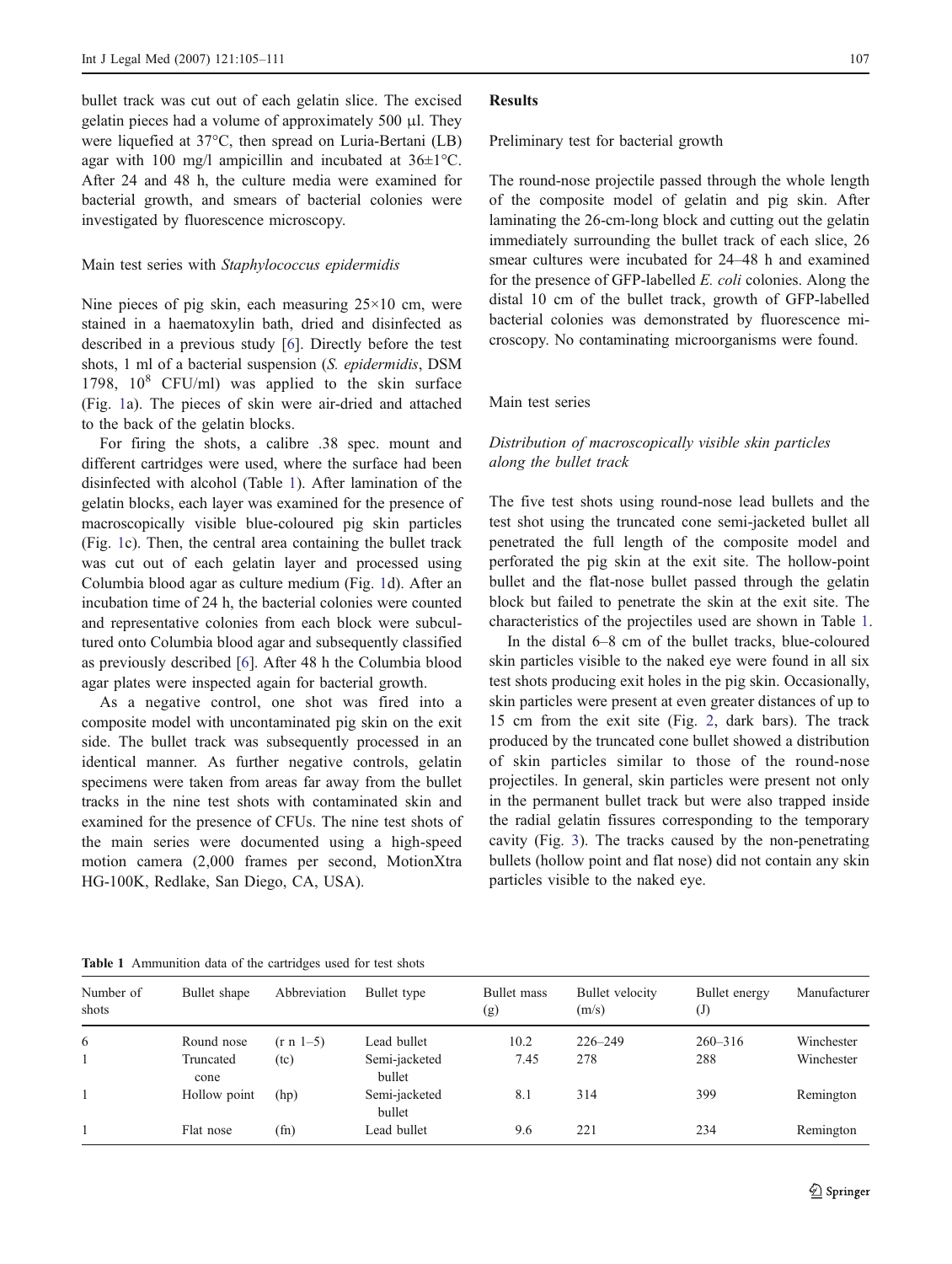<span id="page-3-0"></span>

Fig. 2 Comparative illustration of skin particle distribution in the bullet tracks (grey bars) and number of bacterial colonies (black rhombi)

## Distribution of bacteria along the bullet track

All six fully penetrating bullet tracks showed growth of S. epidermidis colonies after an incubation time of 24 h. The number of bacterial colonies was highest in the track area close to the exit region. Bacterial growth was regularly observed in the distal 6–8 cm of the bullet track. Out of the six perforating test shots, three led to bacterial growth at distances of up to 18 cm away from the exit region (Fig. 2). The absolute number of CFUs varied from block to block even if the same type of projectile was used (Fig. 2).

The negative controls—one bullet track of a test shot with uncontaminated pig skin at the exit site and several gelatin specimens taken far away from the bullet tracks did not exhibit growth of S. epidermidis. The bullet tracks caused by the non-penetrating hollow point and the flatnose projectile did not contain S. epidermidis, either. Representative colonies from each block were identified as S. epidermidis with an identical biochemical profile as the strain S. epidermidis, DSM 1789, used for contamination of the skin. Minor contamination was detected in all bullet tracks, which could be clearly differentiated morphologically from the skin bacteria applied for test purposes. At the second inspection, after an incubation

period of 48 h, there was only a minor increase in contamination.

## High-speed camera documentation

The test shots of the main test series were documented using a high-speed motion camera. Figure [4](#page-4-0) shows selected



Fig. 3 Gelatin layer (1 cm thick) of the bullet track caused by a round nose bullet  $(r, n, 2, layer, 22)$ . The *arrow* indicates a skin particle  $(2 \times 1 \times 1$  mm) at the end of a radial gelatin slit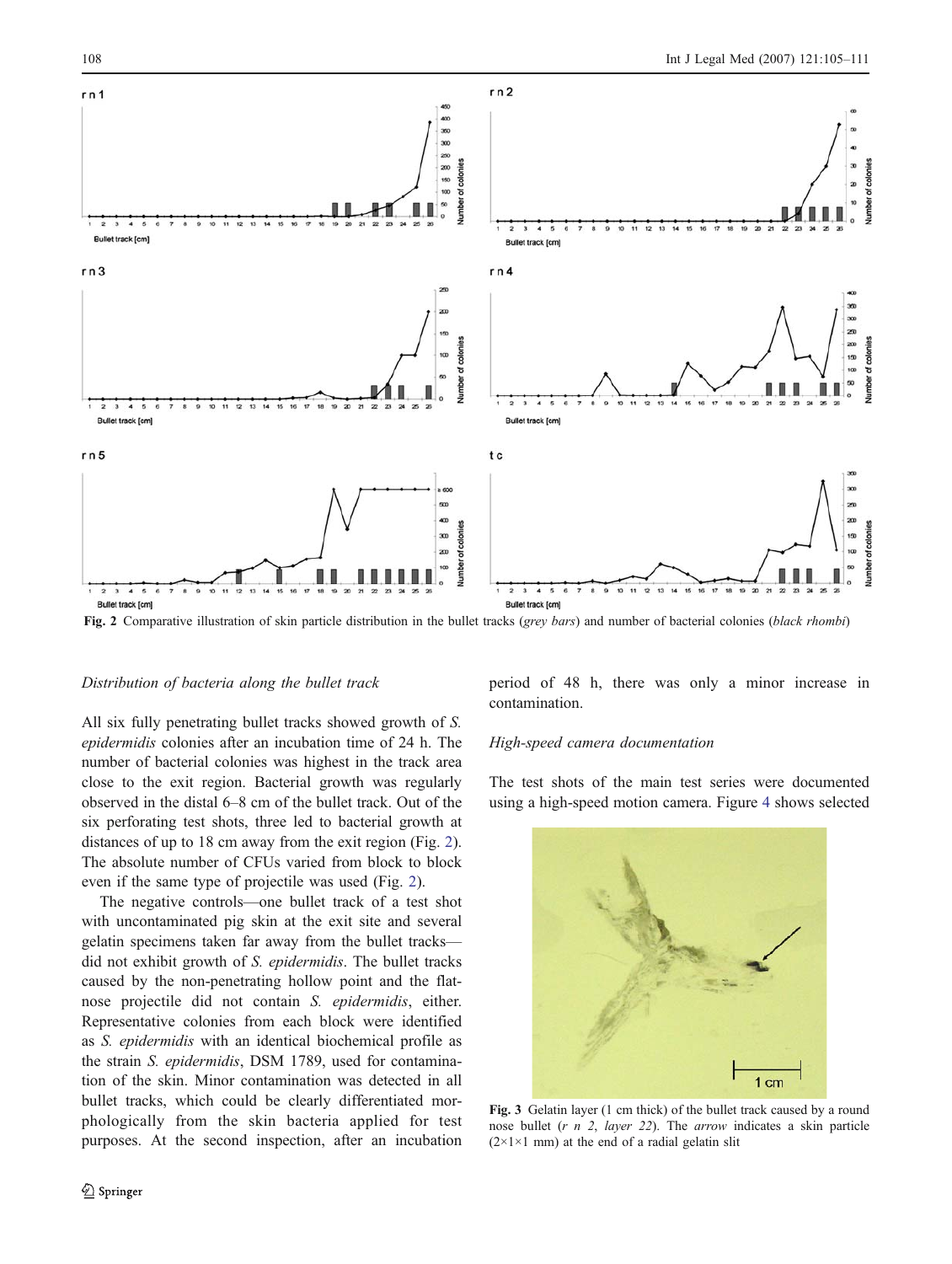<span id="page-4-0"></span>

pictures taken from a test shot using a round-nose lead bullet (r n 1). During the penetration of the bullet, the temporary cavity develops and greatly exceeds the diameter of the bullet (Fig. 4a–c). When the still undeformed roundnose bullet perforates the pig skin on the exit side, the temporary cavity extends from the entrance to the exit (Fig. 4c). Then the cavity partly collapses in an anterograde direction (Fig. 4d, e), and again expands towards the entrance (Fig. 4f) followed by another collapse. During these pulsations, small (skin) particles spatter from the exit (Fig. 4g).

## **Discussion**

Gunshot wounds can never be regarded as sterile. Local infections of gunshot wounds in surviving victims are a common problem, and numerous clinical studies have been undertaken to optimise prophylaxis and treatment [\[1](#page-5-0)–[4](#page-5-0), [8,](#page-5-0) [9](#page-5-0), [11](#page-6-0), [15,](#page-6-0) [17](#page-6-0), [19\]](#page-6-0). In a previous study it was shown that local contamination of gunshot tracks can be caused by an anterograde displacement of skin bacteria from the entrance region [\[6](#page-5-0)]. Macroscopically visible and microscopically small skin particles may serve as a transport vehicle of microorganisms [\[6](#page-5-0)].

The question of whether and under what circumstances bacteria can be transported from the skin of the exit region back into the bullet path has not yet been examined using tissue simulants. Luff [[14\]](#page-6-0) investigated the wound dynamics at the gunshot exit site by experimental gunshots to different organ tissues that had been covered with sawdust in the exit region. He was able to demonstrate a retrograde displacement of sawdust into the bullet path in almost all test shots and argued that pressure differences between the temporary wound cavity and the outer atmosphere were responsible for this effect. Tian et al. [[18\]](#page-6-0) covered dog legs with bacterially contaminated cloth (Bacterium prodigiosum) on the side where the bullet exited. After test shots, they were able to detect bacteria displaced from the exit wound to the middle of the wound track and, like Luff [[14\]](#page-6-0), proposed a suction mechanism to be the cause of this retrograde transport.

With our experiments we clearly show that bacteria applied to the skin on the exit site of a composite model were displaced in a retrograde direction back into the bullet path. The preliminary test was performed to unambiguously identify bacteria within the wound track as being those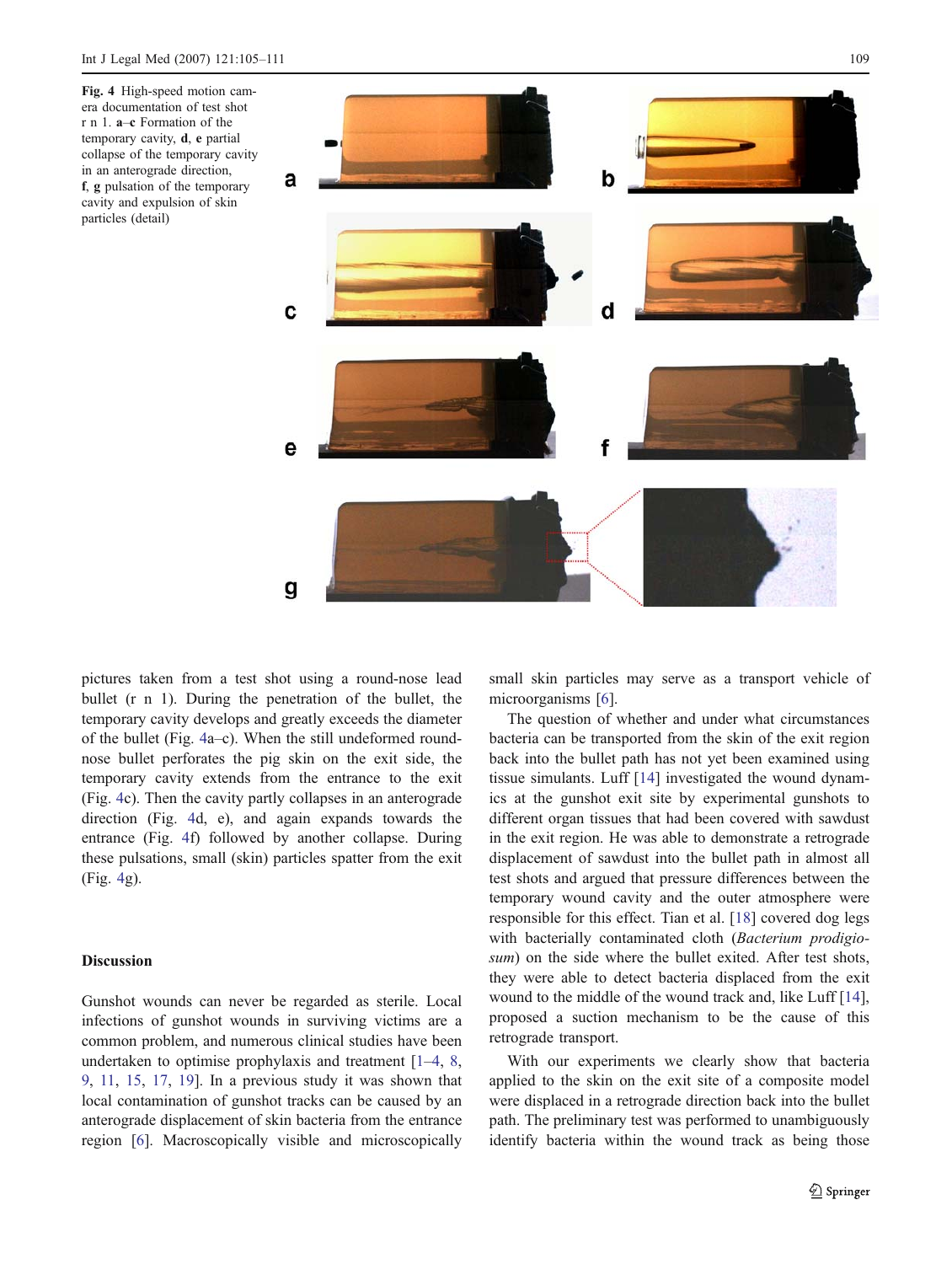<span id="page-5-0"></span>previously applied to the pig skin on the bullet exit site. UV-fluorescent GFP-labelled bacteria could be detected in the posterior 10 cm of the bullet track. There was no growth of contaminating microorganisms on the ampicillin-containing LB agar. Negative controls were not considered necessary, as fluorescence-labelled bacteria do not occur in the natural environment so that an unintentional contamination with these bacteria is not possible.

With the main test series, we investigated the topographical distribution of the bacteria inside the bullet track. As in our previous study [6], we used S. epidermidis because these bacteria are commensal inhabitants of healthy human skin. In the six through-and-through gunshots with the round-nose lead bullets and the truncated cone bullet, we were able to detect S. epidermidis in the last 6–8 cm of the bullet tracks, and up to a distance of 15–18 cm from the exit site in three out of six cases. In general, the number of detectable bacteria was highest close to the exit site and decreased towards the centre of the composite model. The variations in the distribution and the absolute numbers of CFUs detected could be explained by the inhomogeneous drying of the contaminating bacterial suspension on the uneven pig skin. Species identification of representative colonies as S. epidermidis and lack of growth of this species in the negative controls showed that the bacteria detected inside the bullet path were those previously applied to the skin surface.

The distribution of skin particles visible to the naked eye roughly corresponded to the distribution of displaced microorganisms in such a way that gelatin layers with macroscopically visible skin particles usually contained numerous CFUs. This suggests that the skin particles may serve as transport vehicle for the contaminating bacteria [6]. The presence of macroscopically visible skin particles in gelatin layers without bacterial growth (Fig. [2,](#page-3-0) r n 1) could be explained by the displacement of corium fragments not covered by bacterially contaminated epidermis.

The high-speed motion camera documentation of the test shots suggests that a suction mechanism due to pulsations of the temporary cavity is responsible for the observed retrograde transport of skin particles and microorganisms. Furthermore, we could photographically demonstrate movable (skin) particles in the gunshot exit area being thrown out of the exit hole during the pulsations of the cavity. The number of pulsations, also called "breathing" of the temporary cavity, depends on the medium and the energy released to the medium. In water, between three and eight pulsations have been observed [[12\]](#page-6-0), and the time interval between two pressure maxima is about 20 ms in water [\[13](#page-6-0)]. The pressure pulsations during the passage of missiles through the abdominal cavity have also been investigated [7]. The presence of skin particles at the end of radial slits in gelatin supports the assumption that the dynamics of the

temporary cavity are causal for the displacement of skin particles. The number and length of the gelatin fissures allow an estimation of the maximum extent of the temporary cavity [5, [16](#page-6-0)].

The cartridges used in this study were chosen in accordance with our previous studies [5, 6]. For practical reasons, the tests had to be confined to a small number of cartridges. Further studies with a larger number of test shots and additional types of cartridges, especially those carrying full metal jacketed bullets, will be performed in the near future. If the suction due to pressure differences between the temporary cavity and the surrounding atmosphere is the main mechanism of bacterial displacement, the extension of the temporary cavity and its position relative to the exit site is probably of great importance for the degree of this suction effect. Therefore, we expect this suction effect to be dependent on the properties of the respective bullet, the local energy transfer to the tissue or simulant and the length of a particular missile track.

In summary, the findings presented in this study clearly show that the infection of a gunshot wound may be caused by bacteria resident on the skin of the exit site.

# References

- 1. Albreht M, Scepanovic D, Ceramilac A, Milivojevic V, Berger S, Tasic G, Tatic V, Todoric M, Popovic D, Nanusevic N (1979) Experimental soft tissue wounds caused by standard military rifles. Acta Chir Scand 489:185–198 (Suppl)
- 2. Czymek R, Lenz S, Dusel W (1999) Prevention of infection in war wounds. Chirurg 70:1156–1162
- 3. Dahlgren B, Almskog B, Berlin R, Nordstrom G, Rybeck B, Schantz B, Seeman T (1982) Local effects of antibacterial therapy (benzyl-penicillin) on missile wound infection rate and tissue devitalization when debridement is delayed for twelve hours. Acta Chir Scand 508:271–279 (Suppl)
- 4. Gonul E, Baysefer A, Kahraman S, Ciklatekerlioglu O, Gezen F, Yayla O, Seber N (1997) Causes of infections and management results in penetrating craniocerebral injuries. Neurosurg Rev 20:177–181
- 5. Große Perdekamp M, Vennemann B, Mattern D, Serr A, Braunwarth R, Pollak S (2005) Tissue defect at the gunshot entrance wound: what happens to the skin? Int J Legal Med 119:217–222
- 6. Große Perdekamp M, Kneubuehl BP, Serr A, Vennemann B, Pollak S (2006) Gunshot-related transport of microorganisms from the skin of the entrance region into the bullet path. Int J Legal Med (in press) DOI: 10.1007/s00414-005-0073-7
- 7. Harvey EN, Whiteeley AH, Grundfest H, McMillen JH (1946) Piezoelectric crystal measurements of pressure changes in the abdomen of deeply anaesthetized animals during the passage of HV missiles. Mil Surg 98:509–528
- 8. Hecimovic I, Dmitrovic B, Kurbel S, Blagus G, Vranes J, Rukovanjski M (2000) Intracranial infection after missile brain wound: 15 war cases. Zentralbl Neurochir 61:95–102
- 9. Jacob E, Setterstrom JA (1989) Infection in war wounds: experience in recent military conflicts and future considerations. Mil Med 154:311–315